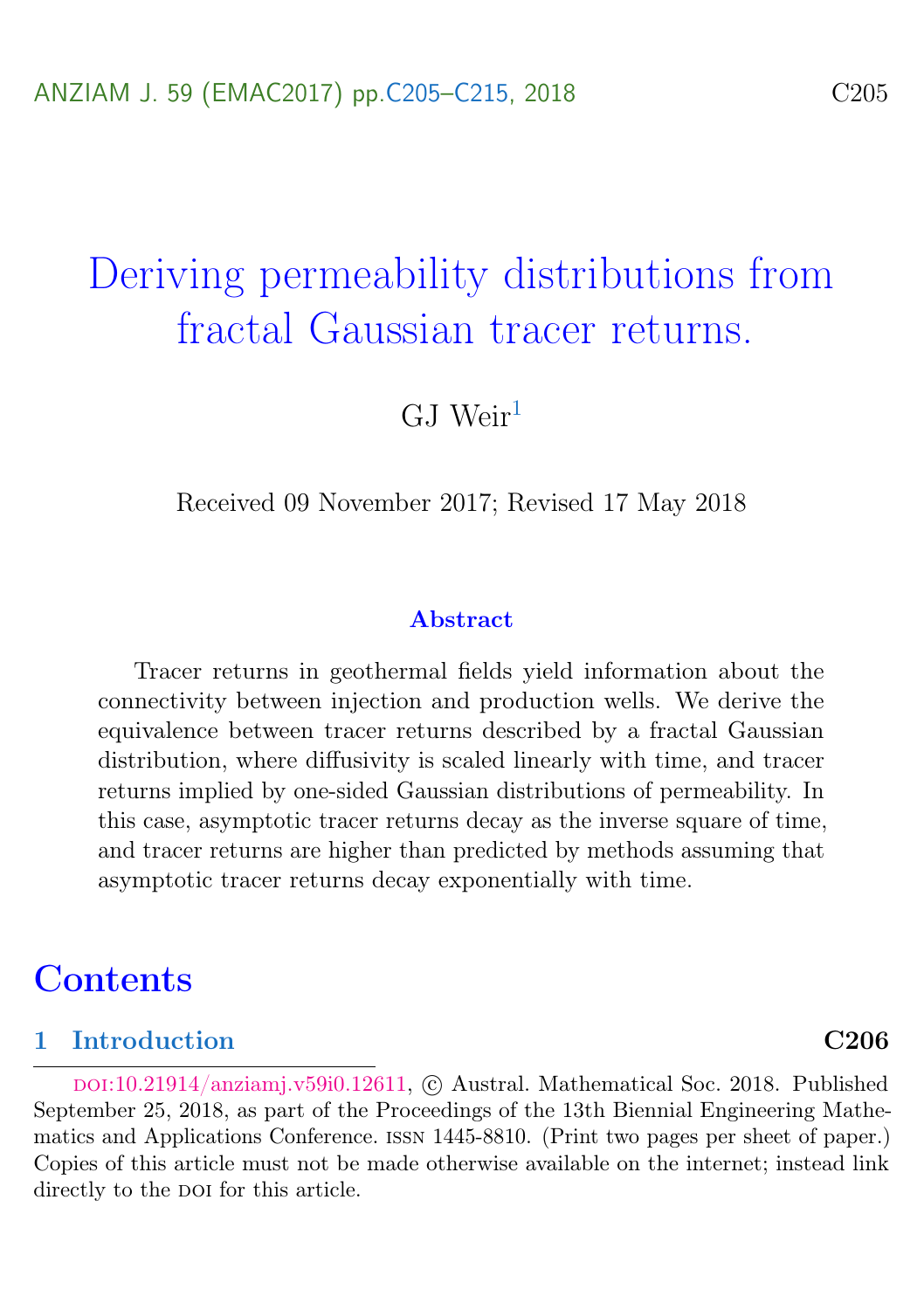|                   | 1 Introduction              | C206             |
|-------------------|-----------------------------|------------------|
|                   | 2 Fractal Gaussian          | <b>C208</b>      |
|                   | 3 Permeability structure    | <b>C210</b>      |
|                   | 4 Estimating tracer returns | C <sub>211</sub> |
|                   | 5 Summary                   | C <sub>213</sub> |
| <b>References</b> |                             | C <sub>213</sub> |

# <span id="page-1-0"></span>1 Introduction

Geothermal energy provides energy for both electricity production and as a direct heat source. It is often a sustainable energy source, and can play an important role in reducing greenhouse gas emissions. In New Zealand, for example, geothermal energy provides around 12% of electricity production, and has helped in replacing coal as an energy source. The International Geothermal Association (IGA) website provides an international and up-todate summary of geothermal production and use.

Geothermal fluids need to be reinjected into the earth, after energy extraction has occurred, to safeguard environmental water supplies. Reinjecting relatively cold fluid into a hot geothermal field can degrade the reservoir. Tracer tests provide information on connectivity between injection and production wells, and allow an assessment of the suitability of wells as injectors.

A typical injection experiment involves use of several injection and production wells. A different tracer is often used for each injection well, allowing the connectivity between each injection and each production well in the experiment to be assessed. It is not unusual for significant amounts of tracer from an injection well to be recovered at a production well, located around a kilometre away, within two months.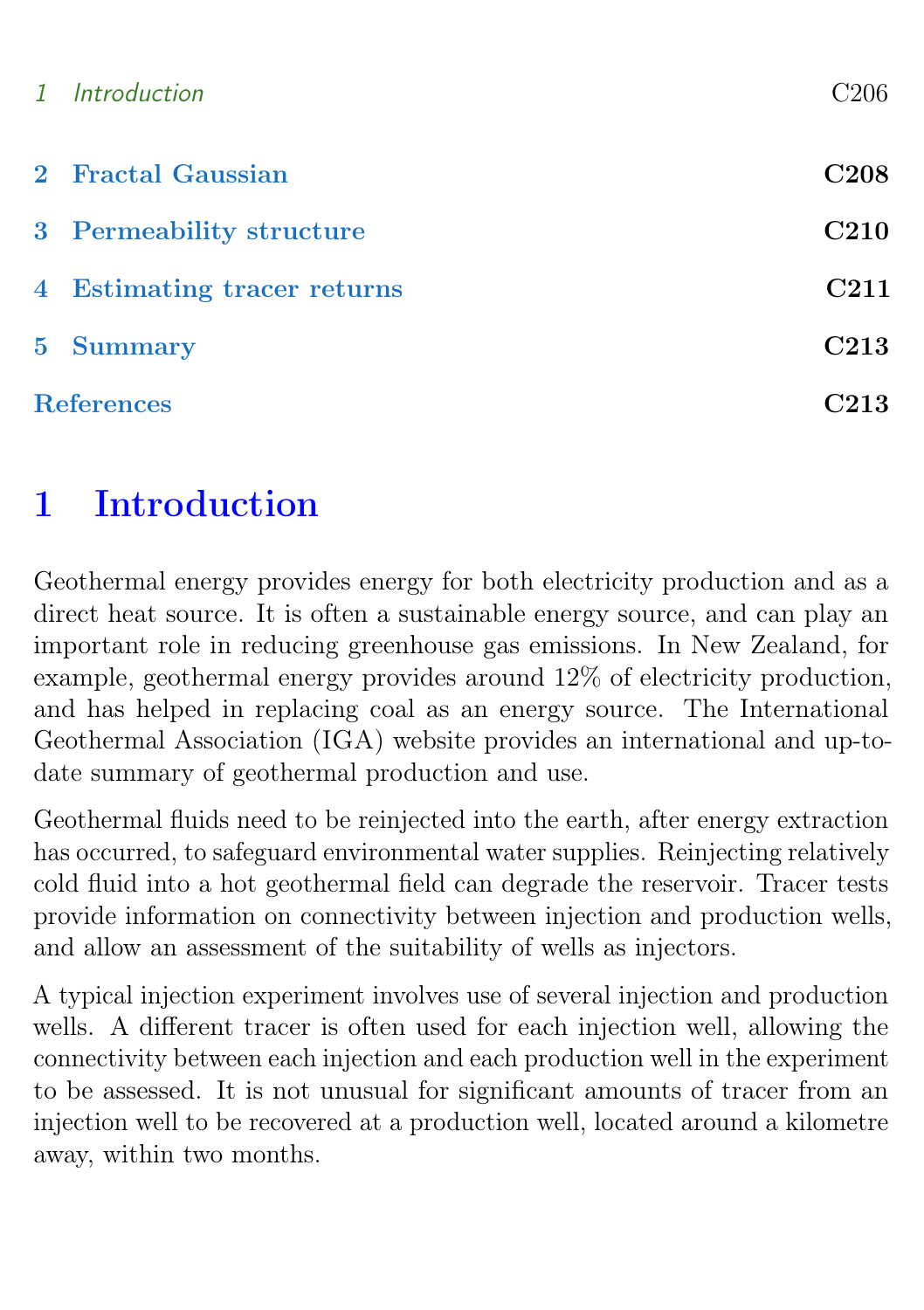## <span id="page-2-0"></span>1 Introduction C207

Since tracer experiments are typically performed during standard operating conditions, the fluid recovered from a production well is reinjected, after moving through the geothermal power plant, and in this way, any recovered tracer again moves towards the production wells, and will be counted twice as it again arrives at the production well. After a significant amount of tracer has been counted twice at the production wells, it is not unusual for recorded tracer concentrations to tend towards a constant background value.

Standard industry analysis of tracer returns [\[3\]](#page-8-1) proceed by identifying (usually by eye) when the first arrival part of the tracer returns begin to be influenced by multiple tracer returns. The total mass of tracer recovered up to this time is then calculated, and the early part of the tracer return is extrapolated into the future. The corresponding mass of extrapolated tracer is added to the earlier calculation, yielding the total mass of tracer recovered. The extrapolated function used in standard industry analyses is the unique decreasing exponential function of time, which joins continuously and first differentiably, to the early tracer profile, at the join point.

To the author's knowledge, such analyses have never yielded a 100% tracer recovery. Kristjansson et al.[\[4\]](#page-8-2) report tracer recovery from the Icelandic injection well HN-10 yielding 1% recovery, while HN-17 in the same geothermal field yielded 58% recovery. The author has seen examples of around 85% tracer recovery from some unpublished records.

The standard industry analysis outlined above is essentially model independent, and infers tracer mass recovered directly from the experimental record. In contrast, many authors have used porous media theory, to infer and fit mathematical models to experimental tracer returns. Several hundred papers on analysing tracer returns are held in the IGA database, many of which are also contained in the Proceedings of the Stanford and New Zealand Geothermal Workshops, and many other high quality examples of tracer returns are held in confidential industry databases.

Many hundreds of tracer tests have also been conducted in groundwater reservoirs, as well as in rivers. Because of the relatively shallow depth of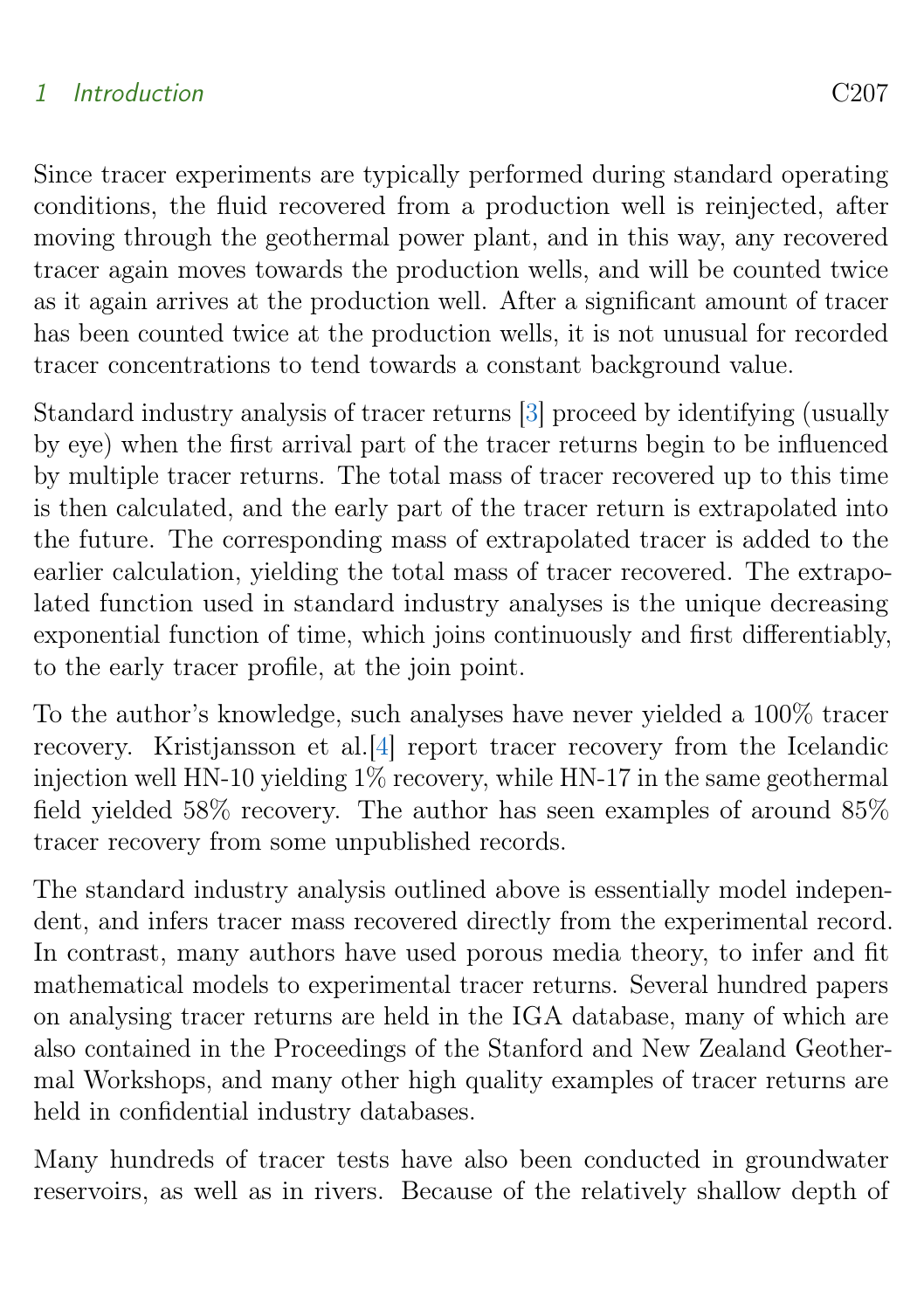<span id="page-3-2"></span>flow, it has been possible to sample these flows spatially. These observations have shown that many groundwater tracer profiles in space approximate a Gaussian distribution, in which the diffusivity varies linearly with the length scale of the experiment, and some with elapsed time [\[5,](#page-9-0) [6\]](#page-9-1).

The aim of this paper is to assume this linearity (fractal) assumption for diffusivity found in groundwater tracer flows, and to apply it to geothermal tracer returns. We assume that injection and production rates are constant, which excludes back-flow tracer tests [\[7\]](#page-9-2); that tracer is not sorbed [\[8\]](#page-9-3) onto rock; and that tracer follows approximately along a common flow path.

We identify two asymptotic regimes: one which decreases exponentially with time; and one which decreases as the inverse square of time. We find field data supports the later case. Because we have used analytical methods, the fractal Gaussian can be inverted exactly to show that the corresponding permeability distribution is a one-sided Gaussian. Finally, we show that the standard method of analysis can significantly underestimates tracer returns.

# <span id="page-3-0"></span>2 Fractal Gaussian

Tracer concentrations in a fluid flowing laminarly in a pipe obey the asymptotic Taylor law [\[9\]](#page-9-4)

<span id="page-3-1"></span>
$$
C = \frac{M}{\sqrt{2\pi Dt}} \exp\left[-\frac{(x - ut)^2}{2Dt}\right],
$$
 (1)

where C is tracer concentration per pipe length ( $\text{kg m}^{-1}$ ), M is total tracer mass in the pipe (kg),  $D$  is a constant diffusivity,  $x$  is position along the pipe from the injection point of the tracer,  $\mu$  is the constant mean speed at which the tracer moves along the pipe, and t is the time since the tracer was injected into the pipe.

Many groundwater tracer returns from the earth also approximate the concentration profile in [\(1\)](#page-3-1), but in contrast, the diffusivity D scales linearly with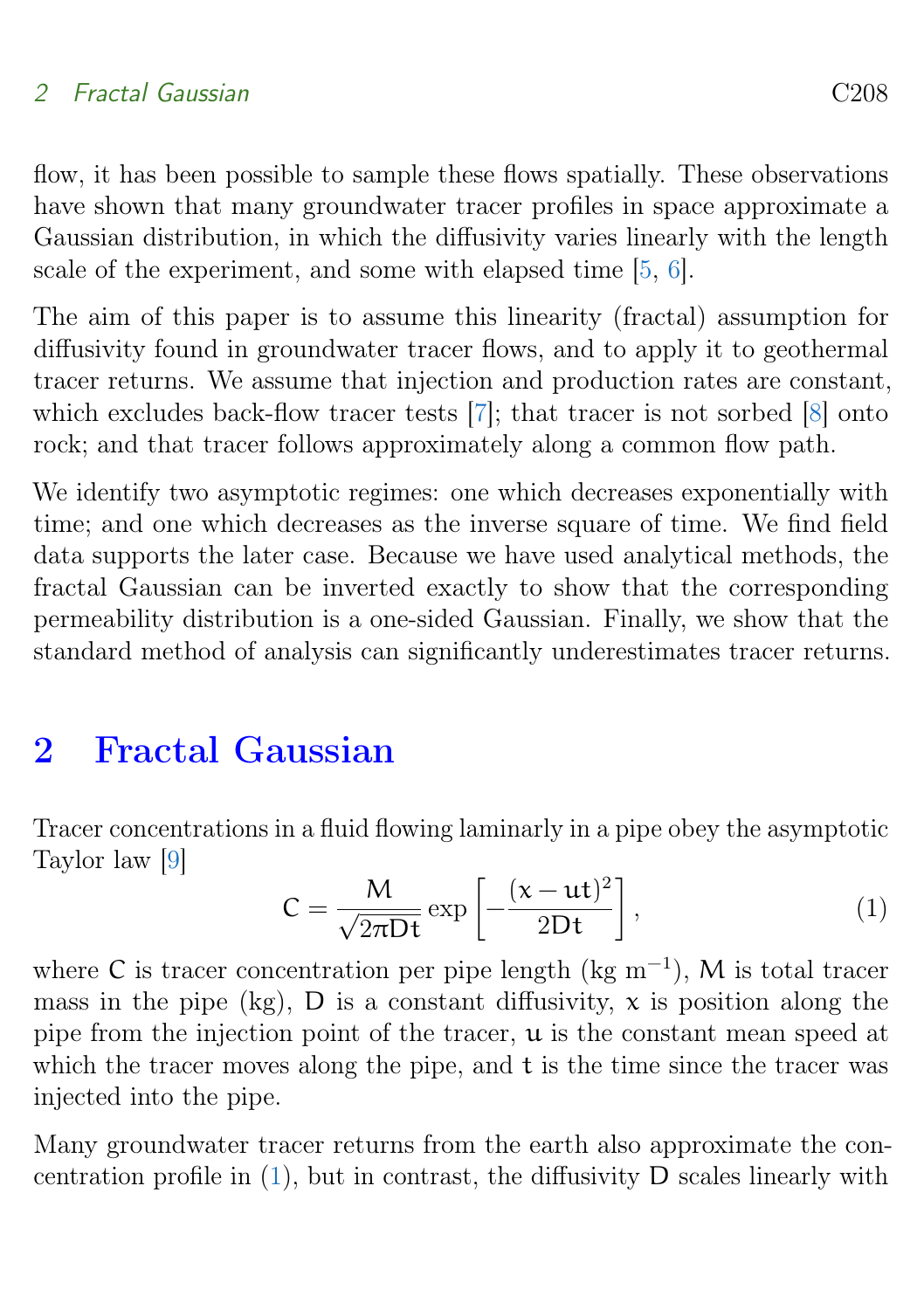#### 2 Fractal Gaussian C209

the total length of travel of the tracer. Accepting that diffusivity will be estimated from data about the peak return, we could also conjecture that the diffusivity scales linearly with the time that the tracer has been in the earth, since the tracer is assumed to travel at the constant speed u. This suggests we consider the expression

<span id="page-4-0"></span>
$$
D = u_1^{2-a} x^{\alpha} t^{1-a}, \qquad (2)
$$

where  $u_1$  has the dimensions of speed, and  $0 \le \alpha < 2$  is non-dimensional.

We will call a tracer profile a fractal Gaussian if it is obtained by substituting [\(2\)](#page-4-0) into [\(1\)](#page-3-1). Doing this yields

<span id="page-4-1"></span>
$$
fd\Psi = -\frac{Kd\Psi}{\sqrt{2\pi\Psi^{\alpha}}} \exp\left[-\frac{(\Psi^{1-\frac{\alpha}{2}} - \frac{\mu}{u_1}\Psi^{-\frac{\alpha}{2}})^2}{2}\right],
$$
\n(3)

<span id="page-4-2"></span>
$$
\Psi = \frac{x}{u_1 t}.\tag{4}
$$

The fractal Gaussian in [\(3\)](#page-4-1) is now a function of the convective variable  $\Psi$  in [\(4\)](#page-4-2), rather than the diffusive variable  $x^2t^{-1}$  in [\(1\)](#page-3-1). The negative sign in [\(3\)](#page-4-1) is introduced so that a positive sign is achieved when we let t be the variable, K is a constant, and  $fd\Psi$  is the tracer return (kg) obtained in an increment of dΨ.

For small time t,  $\Psi$  is very large, and as  $1-\frac{a}{2}$  $\frac{a}{2}$  is always positive, f is exponentially small for early times, showing that one needs to wait a finite interval of time before significant amounts of tracer arrive from the origin to the observation point at x. For very long times,  $\Psi$  is very small, and the argument of the exponential in [\(3\)](#page-4-1) varies as  $-(\mathbf{u}/\mathbf{u}_1)^{2-\mathbf{a}}\mathbf{t}^{\mathbf{a}}/2$ , showing that f is exponentially small for long times, unless  $a = 0$ .

When  $a = 0$ , and time is used as the variable, [\(3\)](#page-4-1) simplifies to

<span id="page-4-3"></span>
$$
fdt = \frac{Kxdt}{u_1\sqrt{2\pi}t^2} \exp\left[-\frac{(\frac{x}{u_1t} - \frac{u}{u_1})^2}{2}\right],
$$
\n(5)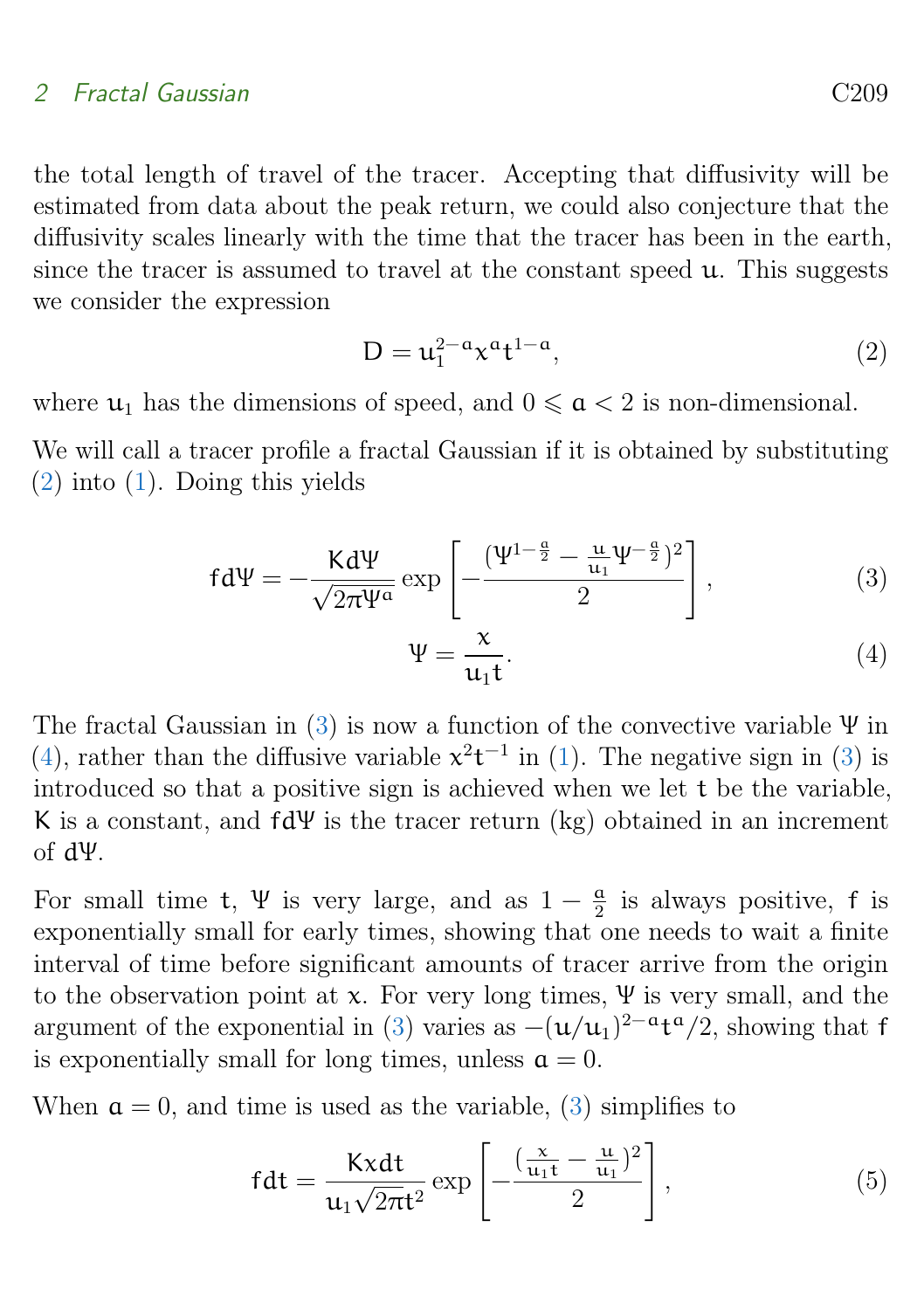## <span id="page-5-2"></span>3 Permeability structure C<sub>210</sub>

showing that f decreases asymptotically as the inverse square in time. Several reports of long-tailed tracer returns have been reported from field trials [\[2,](#page-8-3) [5\]](#page-9-0), and modelled using non-local effects [\[11\]](#page-9-5).

It is not always possible to observe the asymptotic behaviour in geothermal tracer returns, because often multiple returns of tracer establish a background of tracer, which swamps observation of the tracer tail. Weir [\[12\]](#page-9-6) has identified two geothermal tracer profiles with clear tails, and shown that [\(5\)](#page-4-3), suitably parametrised, provides an excellent fit to the corresponding tracer profiles, and accordingly that the asymptotic tracer profiles decrease as  $t^{-2}$ . Then, at least for these two cases, the physically relevant tracer profiles, which are fractal Gaussian, are those with  $\mathfrak{a} = 0$ , and  $D = u_1^2 t$ .

In the special case that  $u \ll u_1$ , [\(5\)](#page-4-3) simplifies to

<span id="page-5-1"></span>
$$
f = \frac{2M\tau}{\sqrt{\pi}t^2} \exp\left[-\left(\frac{\tau}{t}\right)^2\right],\tag{6}
$$

where M is the total mass of tracer,

$$
\int_0^\infty f dt = M,\tag{7}
$$

and  $\tau$  is the time that f is maximum.

## <span id="page-5-0"></span>3 Permeability structure

The tracer profiles considered in the previous section were wholly empirical, being obtained by imposing a fractal structure on the Gaussian function. However, in all likelihood, there are no physical structures fractally distributed within the earth, which impose fractal tracer returns.

It is well known [\[10\]](#page-9-7) from Horton's Laws that surface hydrological flows are fractal. As a result, large river valleys form far from river sources. There is no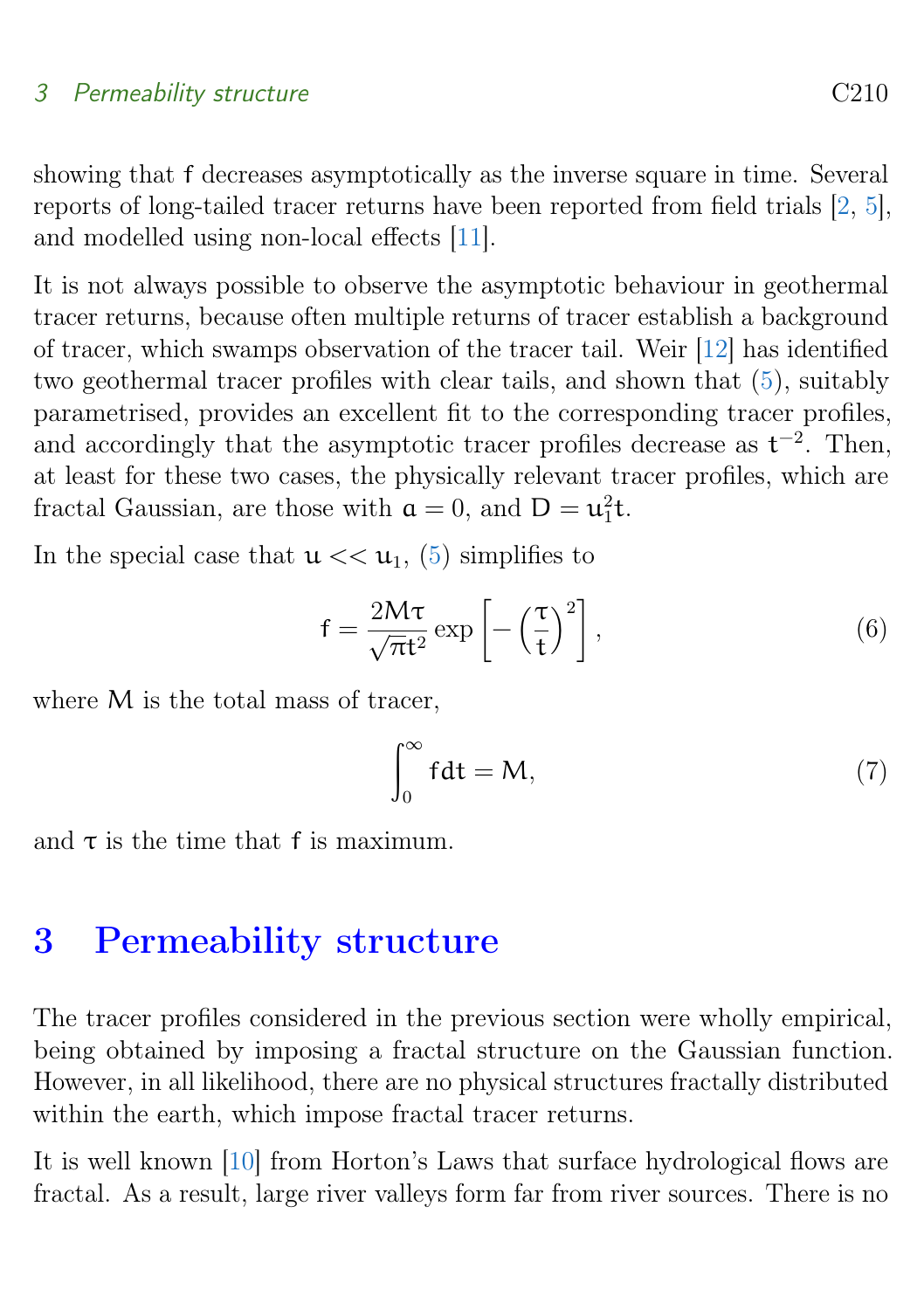#### <span id="page-6-3"></span>4 Estimating tracer returns C211

equivalent to these surface structures subsurface. Indeed, fractal behaviour in tracer profiles will develop even if the injection and production wells are interchanged. There is no equivalent to this in surface flows.

The permeability of rock [\[1\]](#page-8-4) must have very special properties, therefore, if fractal behaviour is to emerge naturally in subsurface flows. The implied permeability structure is fixed, once the tracer profile is given. We illustrate this by using  $(6)$ .

Consider the one-sided Gaussian probability distribution of permeability,

<span id="page-6-1"></span>
$$
\text{pdk} = \frac{2dk}{\sqrt{\pi}k_0} \exp\left[-\left(\frac{k}{k_0}\right)^2\right], \quad < p > = 1, \quad  = \frac{k_0}{\sqrt{\pi}}, \tag{8}
$$

where  $k_0$  is a constant,  $0 \le k \le \infty$  is the permeability variable, and  $<\mathfrak{p}>=\int_{0}^{\infty} \mathfrak{p} d\mathbf{k}$ . Then we note that

<span id="page-6-2"></span>
$$
fdt = -Mp(k = \frac{k_0 \tau}{t})d\left(\frac{k_0 \tau}{t}\right),\tag{9}
$$

exactly maps  $(8)$  into  $(6)$ . Because of the inversion in  $(9)$ , the probability function in [\(8\)](#page-6-1) has all of its moments  $\langle k^n p \rangle$  bounded, but all moments  $\langle k^n p \rangle$  $t^n f$  > (except the zero moment, with  $n = 0$ ) of the corresponding probability function in [\(9\)](#page-6-2) are unbounded.

## <span id="page-6-0"></span>4 Estimating tracer returns

Decades of analysis of tracer returns from geothermal fields has led to the widespread view that all of injected tracer is never recovered during tracer tests. For example, there are very few tracer tests which have yielded over 85% returns. The remaining 15% or more of tracer then must have remained within the earth.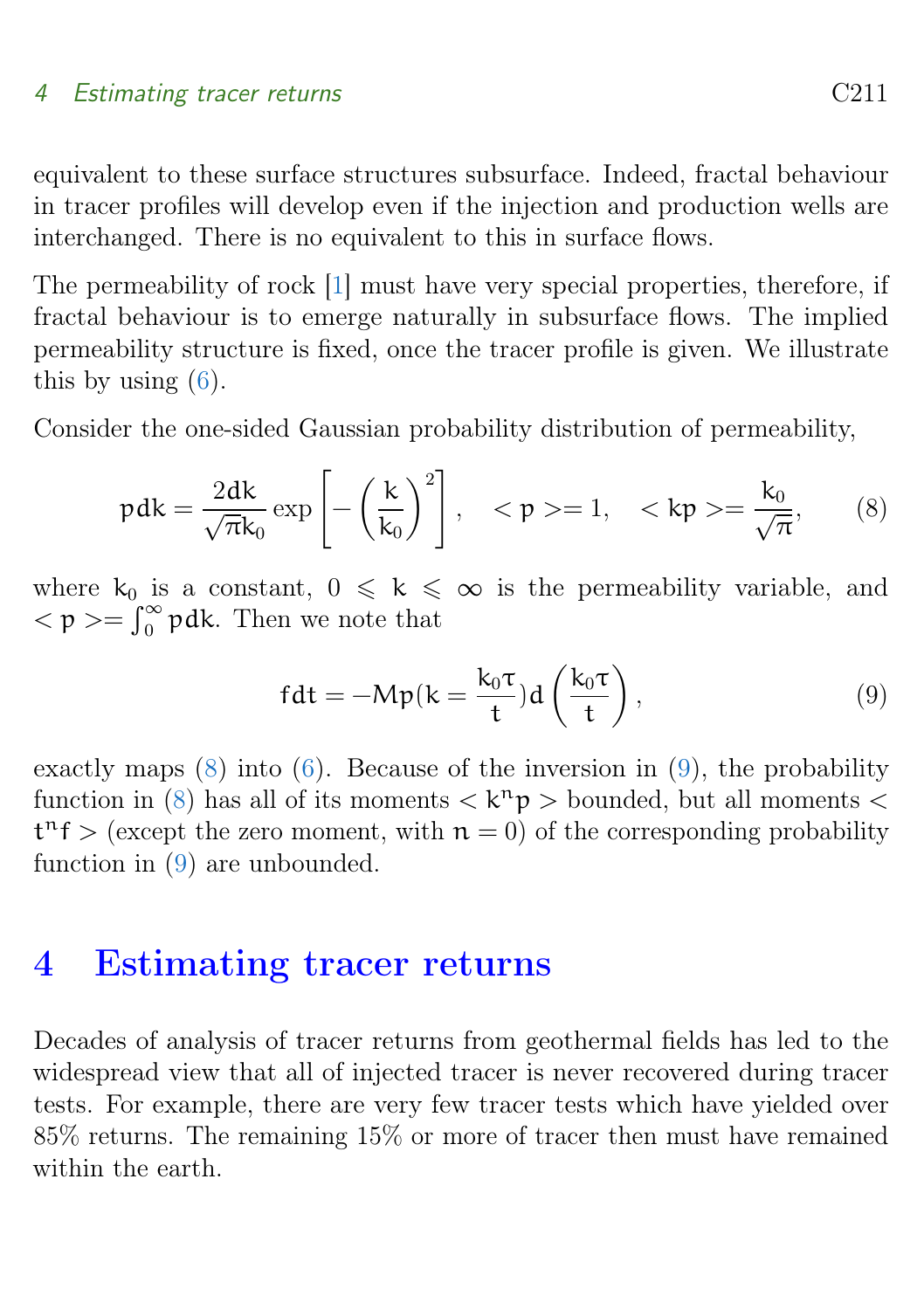### 4 Estimating tracer returns C212

This is a strange result, since geothermal production wells induce flows which completely dominate background or natural flows. For example, production wells can induce flows which travel over a kilometre in a month, whereas natural flows may only travel tens of metres a year. This suggests that injected fluid should find its way from the injection to the production wells relatively easily, and with it the tracer. The implication is that at least some of the tracer must have attached to solid surfaces within the earth.

However, tracer attachment to rock should be a reversible process for at least some tracer molecules. Then tracer would move from the high concentrations in injected fluid to the rock, but after the peak tracer concentrations have past, the tracer should detach from the rock, and resume its passage to the production wells. This suggests that essentially all of the injected tracer could be recovered from the production wells, if the interaction of tracer with rock is a reversible process.

Contradicting this viewpoint is the observation that geothermal tracer experiments apparently do not yield total recovery. One likely implication is that some part of the tracer interaction with the rock is always effectively irreversible.

However, another interpretation of these total tracer returns is that the missing tracer is in the tails of the tracer distribution, and that current extrapolation methods significantly underestimate tracer returns. For example, consider extrapolating [\(6\)](#page-5-1) from  $t = 2.5\tau$ . The extrapolated mass then equals M erf(.4)  $\simeq 0.43M$ . However, fitting a decreasing exponential function of we ender the extrapolated mass  $[M \exp(-1/6.25)]/(2.1\sqrt{\pi}) \simeq 0.29M$ . In this case, the standard extrapolation method has missed 0.14M of the tracer mass, and could explain current low estimates for tracer returns.

<span id="page-7-0"></span>Which, if any, of these two viewpoints is correct, remains an open question.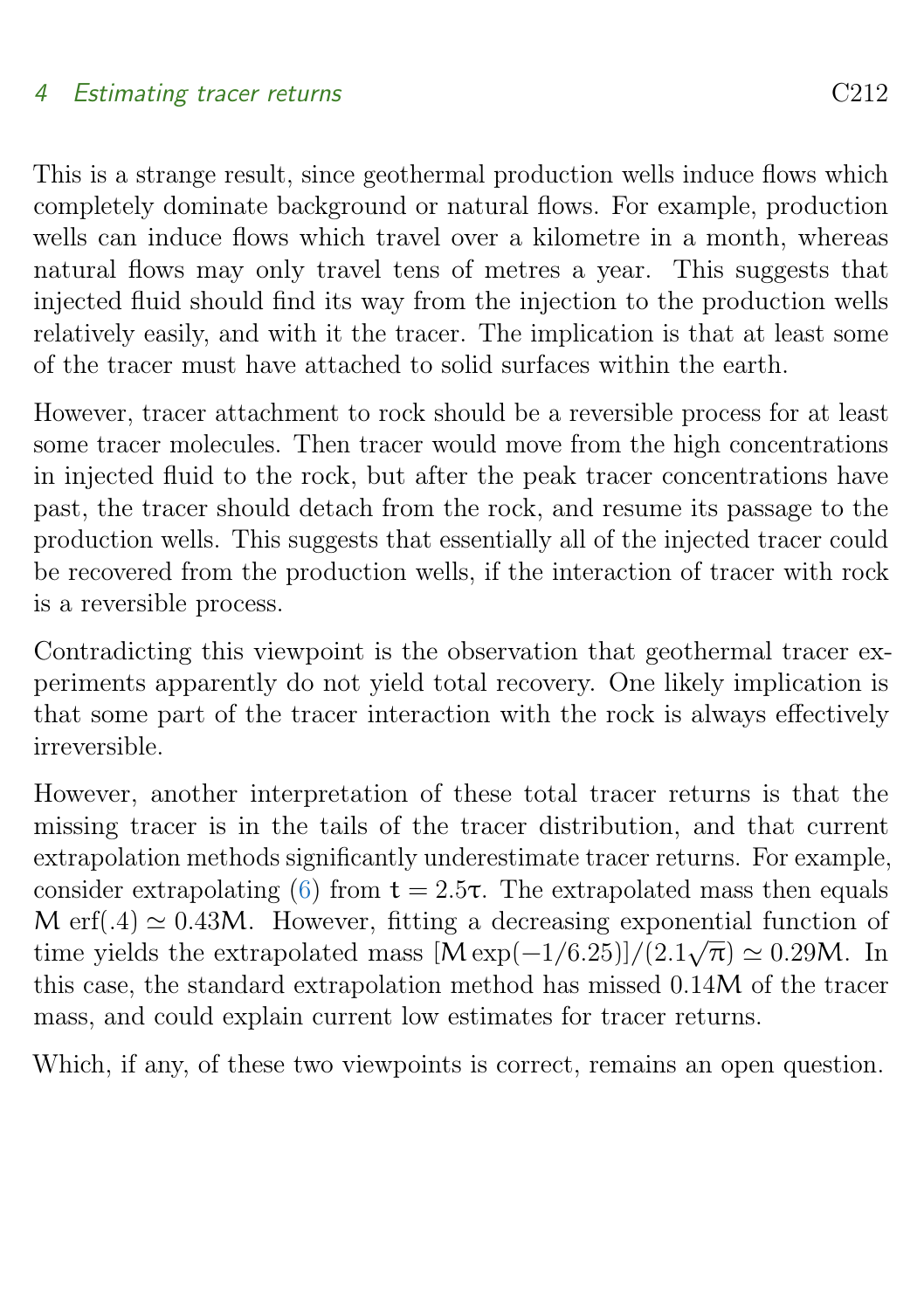## 5 Summary C213

## 5 Summary

We proved that fractal Gaussians have two asymptotic behaviours: either decreasing exponentially with time, or decreasing as the inverse square of time. The latter class appear to apply to (at least some) geothermal tracer returns, and correspond uniquely to a one-sided Gaussian distribution of permeability.

The algebraic decay of these theoretical tracer returns predict much greater recovery of tracer than current standard methods, and may explain why current extrapolation methods never predict total tracer recovery. However, tracer returns, as with geological structures, are highly variable, and specific examples are likely to arise to contradict the key assumptions in any specific theory of tracer returns.

# <span id="page-8-0"></span>**References**

- <span id="page-8-4"></span>[1] J. Bear Dynamics of Fluids in Porous Media. American Elsevier, New York, 1972. [C211](#page-6-3)
- <span id="page-8-3"></span>[2] M. W. Becker, A. M. Shapiro Tracer transport in fractured crystalline rock: Evidence of nondiffusive breakthrough tailing. Water Resour Res, 36(7), 1677-1686, 2000. doi[:10.1029/2000WR900080.](https://doi.org/10.1029/2000WR900080) [C210](#page-5-2)
- <span id="page-8-1"></span>[3] M. A. Grant, I. G. Donaldson, P. F Bixley Geothermal reservoir engineering. Academic Press, New York (1982) [C207](#page-2-0)
- <span id="page-8-2"></span>[4] B. R. Kristjansson, G. Gudni Axelsson, G. Gunnarsson, I. Gunnarsson, F. Finnbogi Oskarsson, Comprehensive Tracer Testing in PROCEEDINGS, 41st Workshop on Geothermal Reservoir Engineering Stanford [C207](#page-2-0)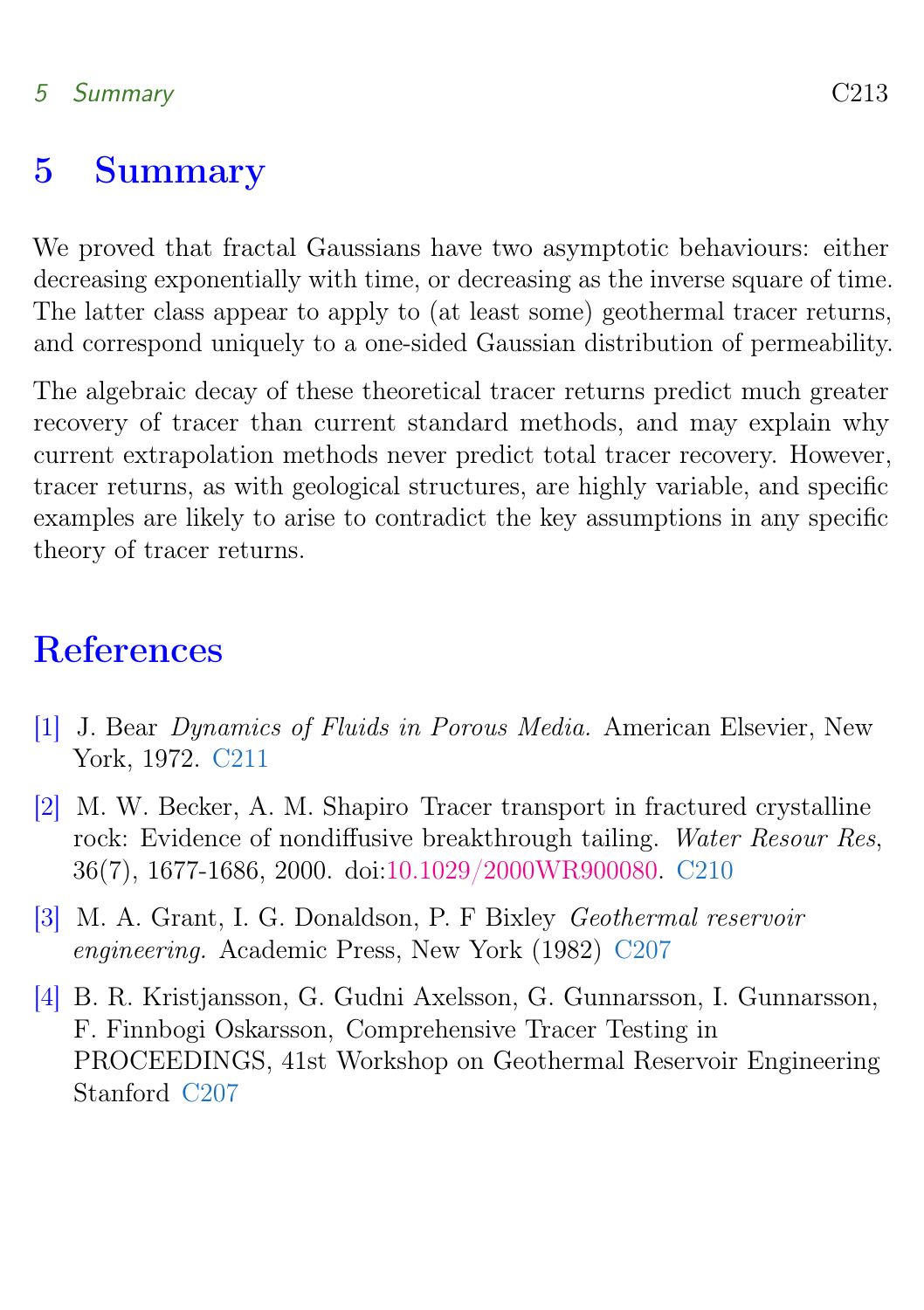## References C214

- <span id="page-9-0"></span>[5] R. Haggerty, S. A. McKenna, L. C. Meigs, On the late-time behavior of tracer test breakthrough curves. Water Resour Res 36(12), 3467-3479, 2000. doi[:10.1029/2000WR900214](https://doi.org/10.1029/2000WR900214) [C208,](#page-3-2) [C210](#page-5-2)
- <span id="page-9-1"></span>[6] A. Hunt, R. Ewing, B. Ghanbarian, Fractal Models of Porous Media. In: Percolation Theory for Flow in Porous Media. Lecture Notes in Physics, vol 880. Springer, 2014. [C208](#page-3-2)
- <span id="page-9-2"></span>[7] I. Kocabas, R. N. Horne, Analysis of Injection-Backflow Tracer Tests in Fractured Geothermal Reservoirs. Proc. 12th Workshop on Geothermal Reservoir Engineering, Stanford University, Stanford, California, SGP-Tr-109, Jan 20-22, 1987. [C208](#page-3-2)
- <span id="page-9-3"></span>[8] P. Rose, K. Leecaster, S. Clausen, R. Sanjuan,M. Ames, P. Reimus, M. Williams, V. Vermeul, D. Benoit, A tracer test at Proc. 37th Workshop on Geothermal Reservoir Engineering, Stanford University, Jan. 30 - Feb. 1, 2012. [C208](#page-3-2)
- <span id="page-9-4"></span>[9] D. A. Nield, A. Bejin, Convection in Porous Media. 2nd edn. Springer, New York (1999) [C208](#page-3-2)
- <span id="page-9-7"></span>[10] A. E. Scheidegger, Horton's laws of stream lengths and drainage areas. Water Resources Res, 4(5), 1015-1021, 1968. doi[:10.1029/WR004i005p01015.](https://doi.org/10.1029/WR004i005p01015) [C210](#page-5-2)
- <span id="page-9-5"></span>[11] R. Schumer, D. A. Benson, M. M. Meerschaert, B. Baeumer Fractal mobile/immobile solute transport. Water Resources Res, 39(10), 1296, 2003. doi[:10.1029/2003WR002141](https://doi.org/10.1029/2003WR002141) [C210](#page-5-2)
- <span id="page-9-6"></span>[12] G. Weir, J. Burnell, Analysing tracer returns from geothermal reservoirs. In: Proceedings of 30th NZ Geothermal Workshop, Auckland, New Zealand, pp. 24 - 26, 2014. [C210](#page-5-2)